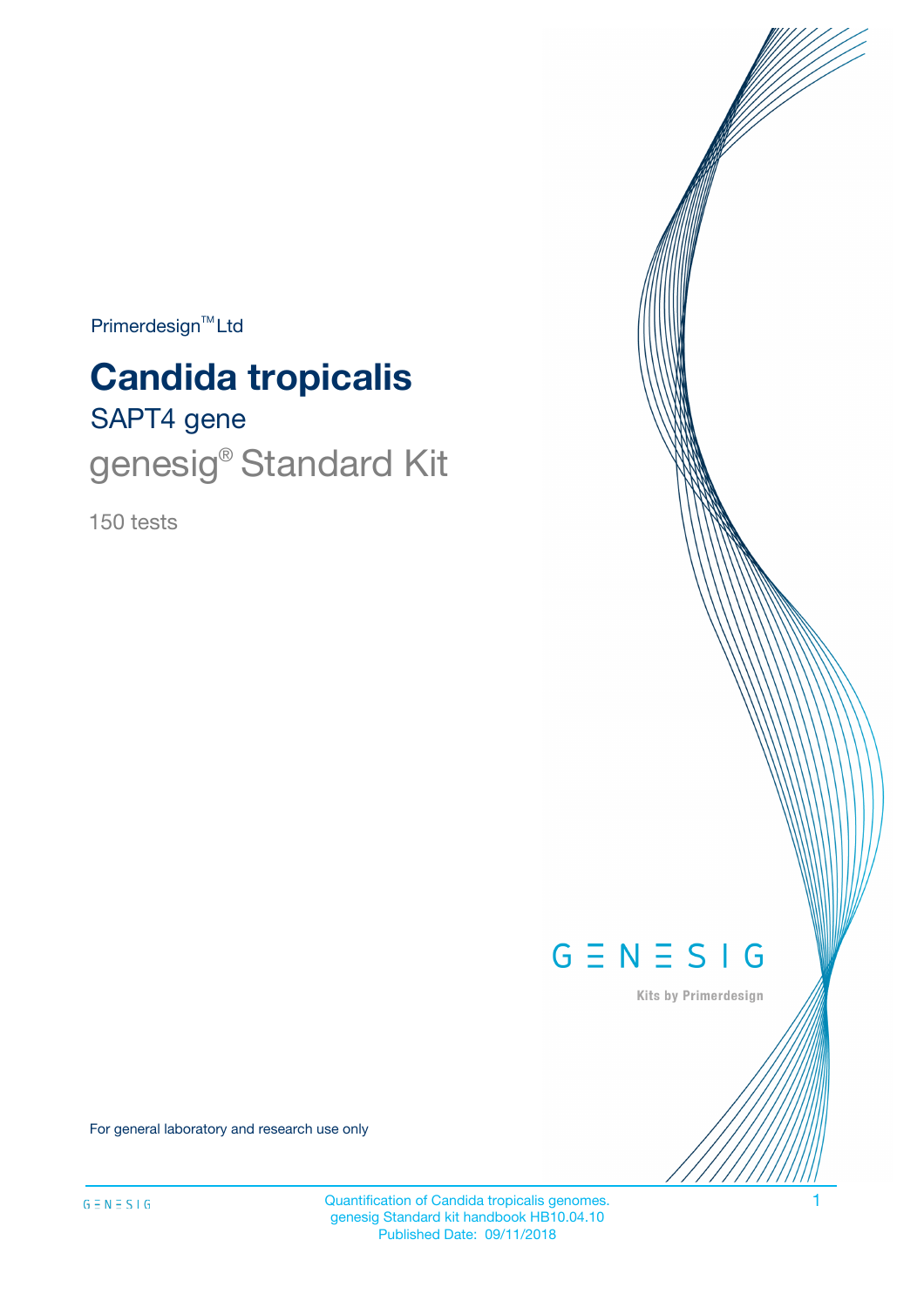## Introduction to Candida tropicalis

Candida tropicalis is a yeast pathogen in the genus Candida that appears all over the globe. It is widely distributed in tropical and subtropical marine environments, and can be cultured from fruits, faeces and soil.

Whilst in hospital, 40% of bloodstream infections are caused by species of Candida.

Species of Candida normally live in the gastrointestinal tract and on skin and do not usually cause any problems. They pose a higher risk in immunocompromised individuals. Symptoms of candidaemia can appear in the form of fever/chills, skin rash, aches and weakness to name a few. It most often develops within a week of being admitted into the intensive care unit.

C.tropicalis is most commonly isolated from blood as the cause of candidaemia. Candidaemia is a candida infection that is present in the blood stream. It can spread through the blood stream to other parts of the body, and it is then referred to as Invasive Candidaemia. In rare cases, C.tropicalis can also cause oral or vaginal thrush.

Research produced in 2016 suggests that C.tropicalis along with E.coli and S.marcescens may also contribute to Chohn's disease.

Fast and accurate detection of C.tropicalis can be extremely beneficial.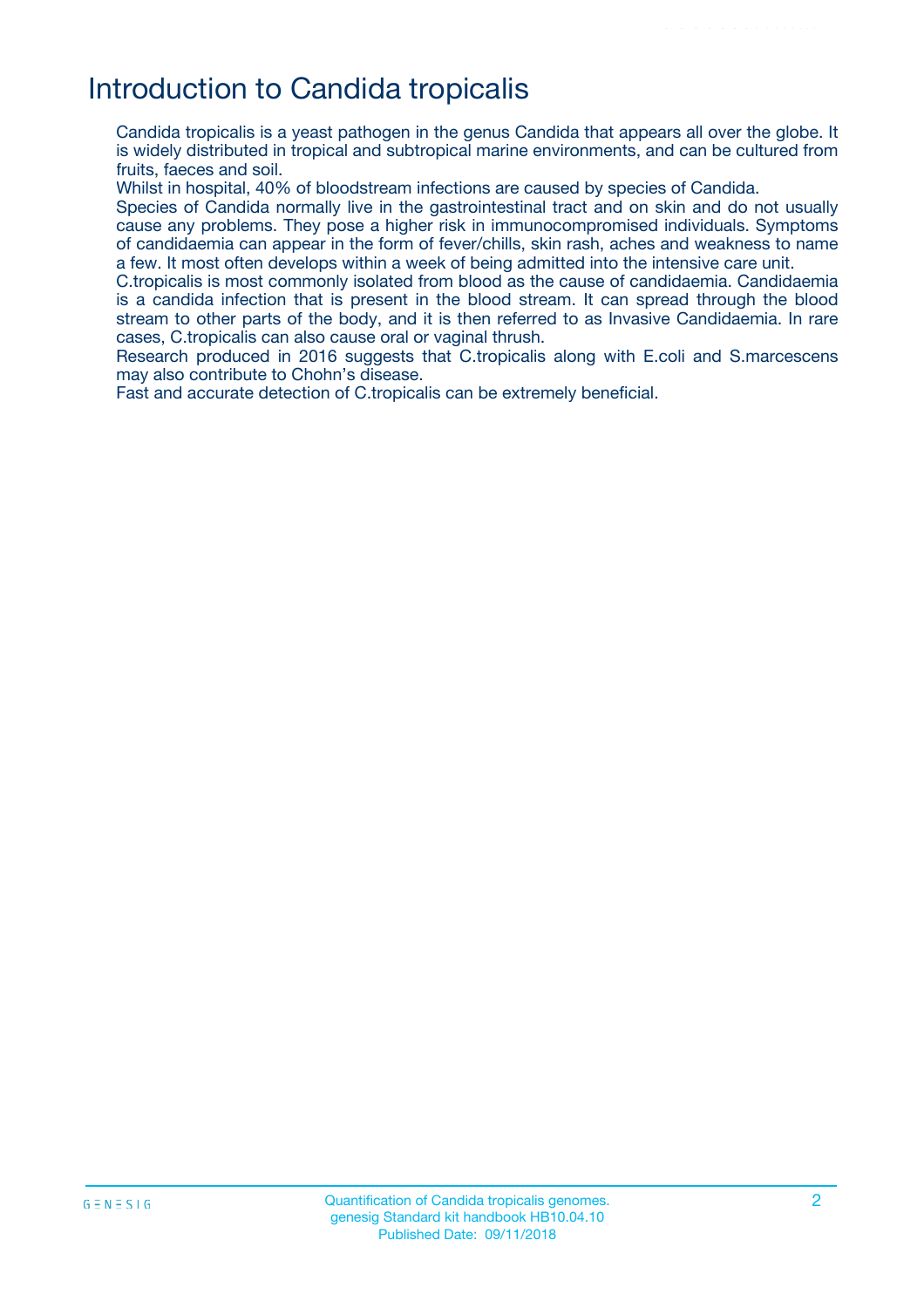The Primerdesign genesig Kit for Candida tropicalis (C.tropicalis) genomes is designed for the in vitro quantification of C.tropicalis genomes. The kit is designed to have a broad detection profile. Specifically, the primers represent 100% homology with over 95% of the NCBI database reference sequences available at the time of design.

The dynamics of genetic variation means that new sequence information may become available after the initial design. Primerdesign periodically reviews the detection profiles of our kits and when required releases new versions.

If you require further information, or have a specific question about the detection profile of this kit then please send an e.mail to enquiry@primerdesign.co.uk and our bioinformatics team will answer your question.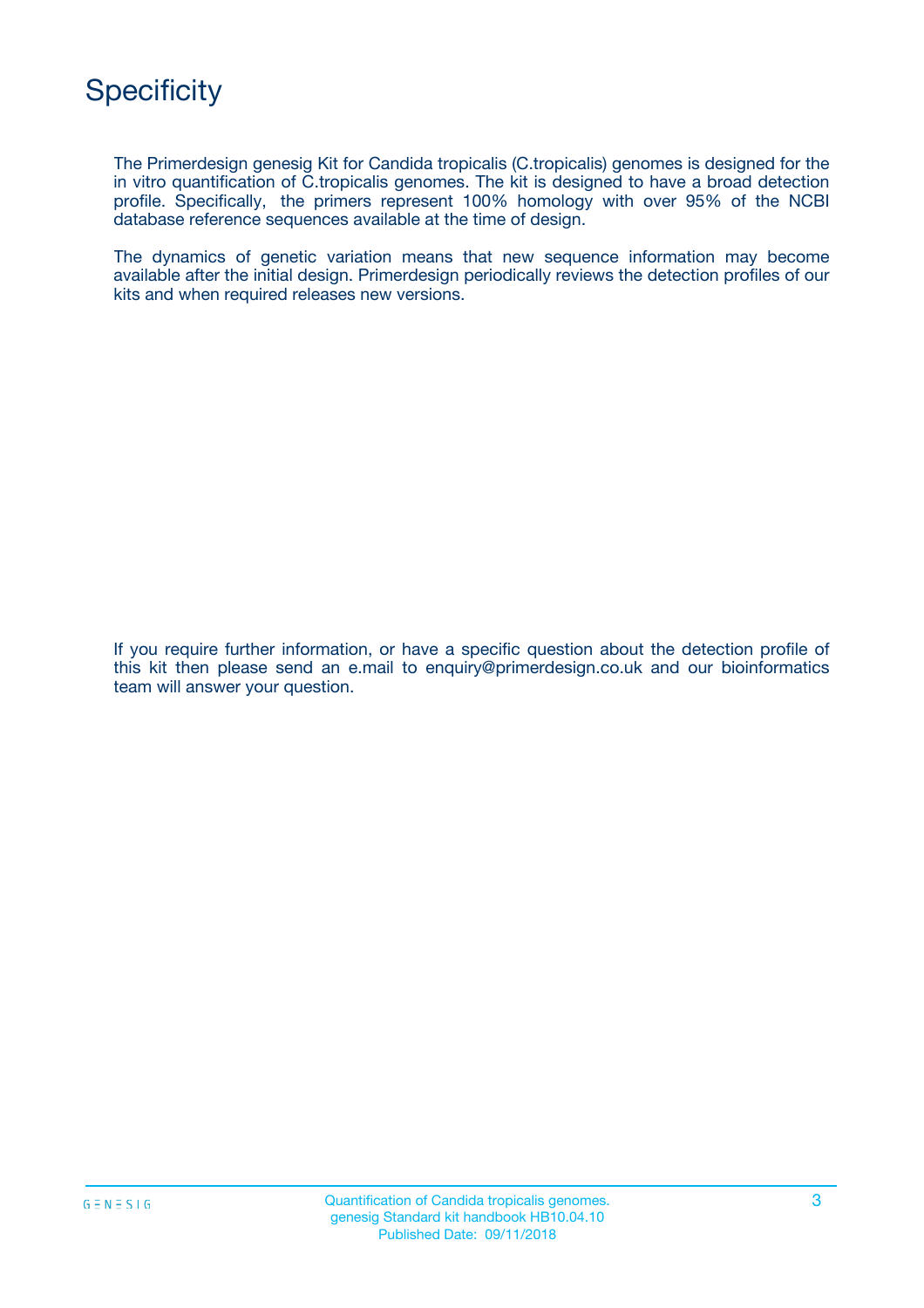# Kit contents

- **C.tropicalis specific primer/probe mix (150 reactions BROWN)** FAM labelled
- **C.tropicalis positive control template (for Standard curve RED)**
- **RNase/DNase free water (WHITE)** for resuspension of primer/probe mixes
- **Template preparation buffer (YELLOW)** for resuspension of positive control template and standard curve preparation

# Reagents and equipment to be supplied by the user

#### **Real-time PCR Instrument**

#### **Extraction kit**

This kit is recommended for use with genesig Easy DNA/RNA extraction kit. However, it is designed to work well with all processes that yield high quality RNA and DNA with minimal PCR inhibitors.

#### **oasig**TM **lyophilised or Precision**®**PLUS 2X qPCR Master Mix**

This kit is intended for use with oasig or PrecisionPLUS2X qPCR Master Mix.

**Pipettors and Tips**

**Vortex and centrifuge**

**Thin walled 1.5 ml PCR reaction tubes**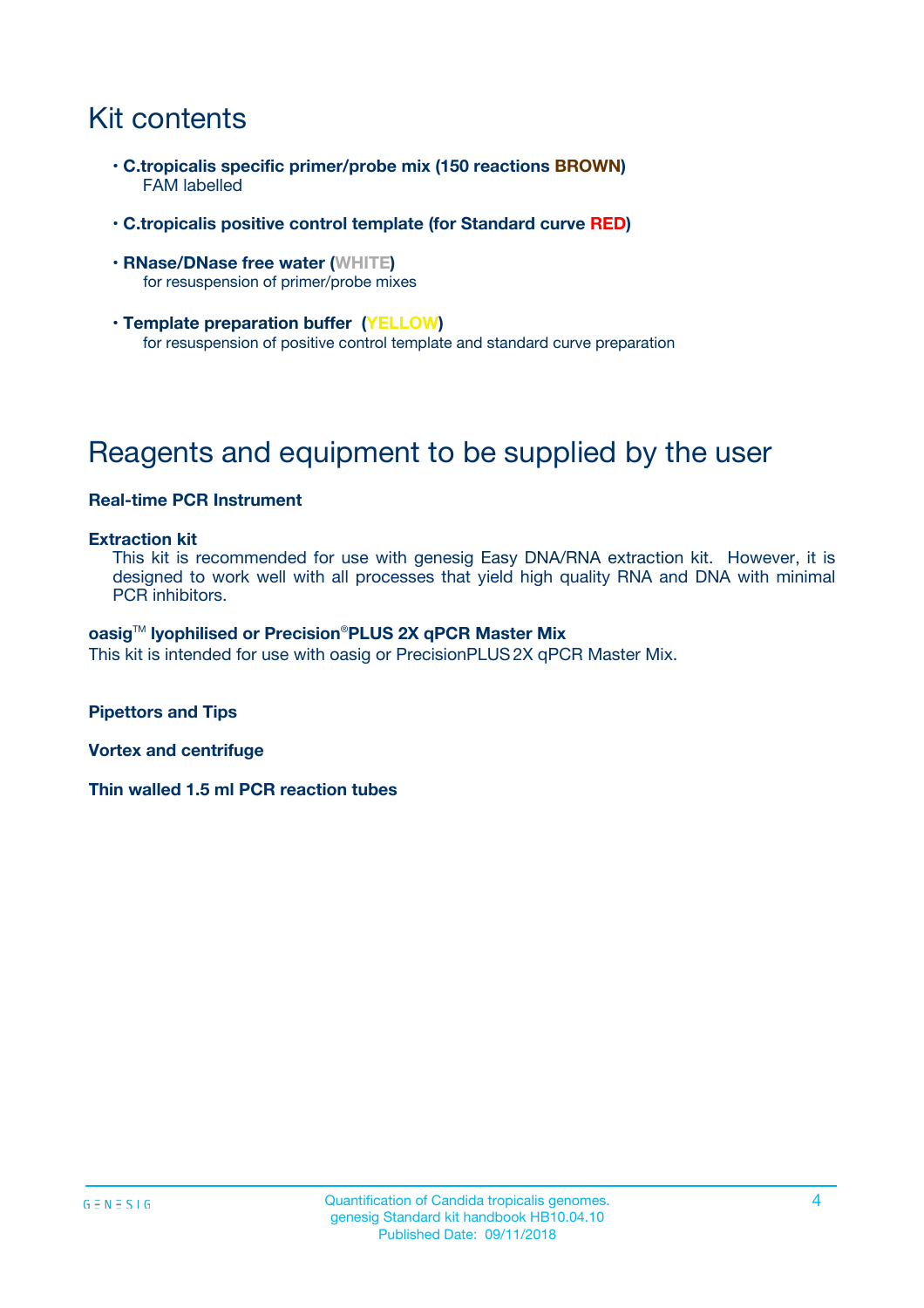### Kit storage and stability

This kit is stable at room temperature but should be stored at -20ºC on arrival. Once the lyophilised components have been resuspended they should not be exposed to temperatures above -20°C for longer than 30 minutes at a time and unnecessary repeated freeze/thawing should be avoided. The kit is stable for six months from the date of resuspension under these circumstances.

If a standard curve dilution series is prepared this can be stored frozen for an extended period. If you see any degradation in this serial dilution a fresh standard curve can be prepared from the positive control.

Primerdesign does not recommend using the kit after the expiry date stated on the pack.

### Suitable sample material

All kinds of sample material suited for PCR amplification can be used. Please ensure the samples are suitable in terms of purity, concentration, and DNA integrity. Always run at least one negative control with the samples. To prepare a negative-control, replace the template DNA sample with RNase/DNase free water.

### Dynamic range of test

Under optimal PCR conditions genesig C.tropicalis detection kits have very high priming efficiencies of >95% and can detect less than 100 copies of target template.

### Notices and disclaimers

This product is developed, designed and sold for research purposes only. It is not intended for human diagnostic or drug purposes or to be administered to humans unless clearly expressed for that purpose by the Food and Drug Administration in the USA or the appropriate regulatory authorities in the country of use. During the warranty period Primerdesign genesig detection kits allow precise and reproducible data recovery combined with excellent sensitivity. For data obtained by violation to the general GLP guidelines and the manufacturer's recommendations the right to claim under guarantee is expired. PCR is a proprietary technology covered by several US and foreign patents. These patents are owned by Roche Molecular Systems Inc. and have been sub-licensed by PE Corporation in certain fields. Depending on your specific application you may need a license from Roche or PE to practice PCR. Additional information on purchasing licenses to practice the PCR process may be obtained by contacting the Director of Licensing at Roche Molecular Systems, 1145 Atlantic Avenue, Alameda, CA 94501 or Applied Biosystems business group of the Applera Corporation, 850 Lincoln Centre Drive, Foster City, CA 94404. In addition, the 5' nuclease assay and other homogeneous amplification methods used in connection with the PCR process may be covered by U.S. Patents 5,210,015 and 5,487,972, owned by Roche Molecular Systems, Inc, and by U.S. Patent 5,538,848, owned by The Perkin-Elmer Corporation.

### Trademarks

Primerdesign™ is a trademark of Primerdesign Ltd.

genesig $^\circledR$  is a registered trademark of Primerdesign Ltd.

The PCR process is covered by US Patents 4,683,195, and 4,683,202 and foreign equivalents owned by Hoffmann-La Roche AG. BI, ABI PRISM® GeneAmp® and MicroAmp® are registered trademarks of the Applera Genomics (Applied Biosystems Corporation). BIOMEK® is a registered trademark of Beckman Instruments, Inc.; iCycler™ is a registered trademark of Bio-Rad Laboratories, Rotor-Gene is a trademark of Corbett Research. LightCycler™ is a registered trademark of the Idaho Technology Inc. GeneAmp®, TaqMan® and AmpliTaqGold® are registered trademarks of Roche Molecular Systems, Inc., The purchase of the Primerdesign reagents cannot be construed as an authorization or implicit license to practice PCR under any patents held by Hoffmann-LaRoche Inc.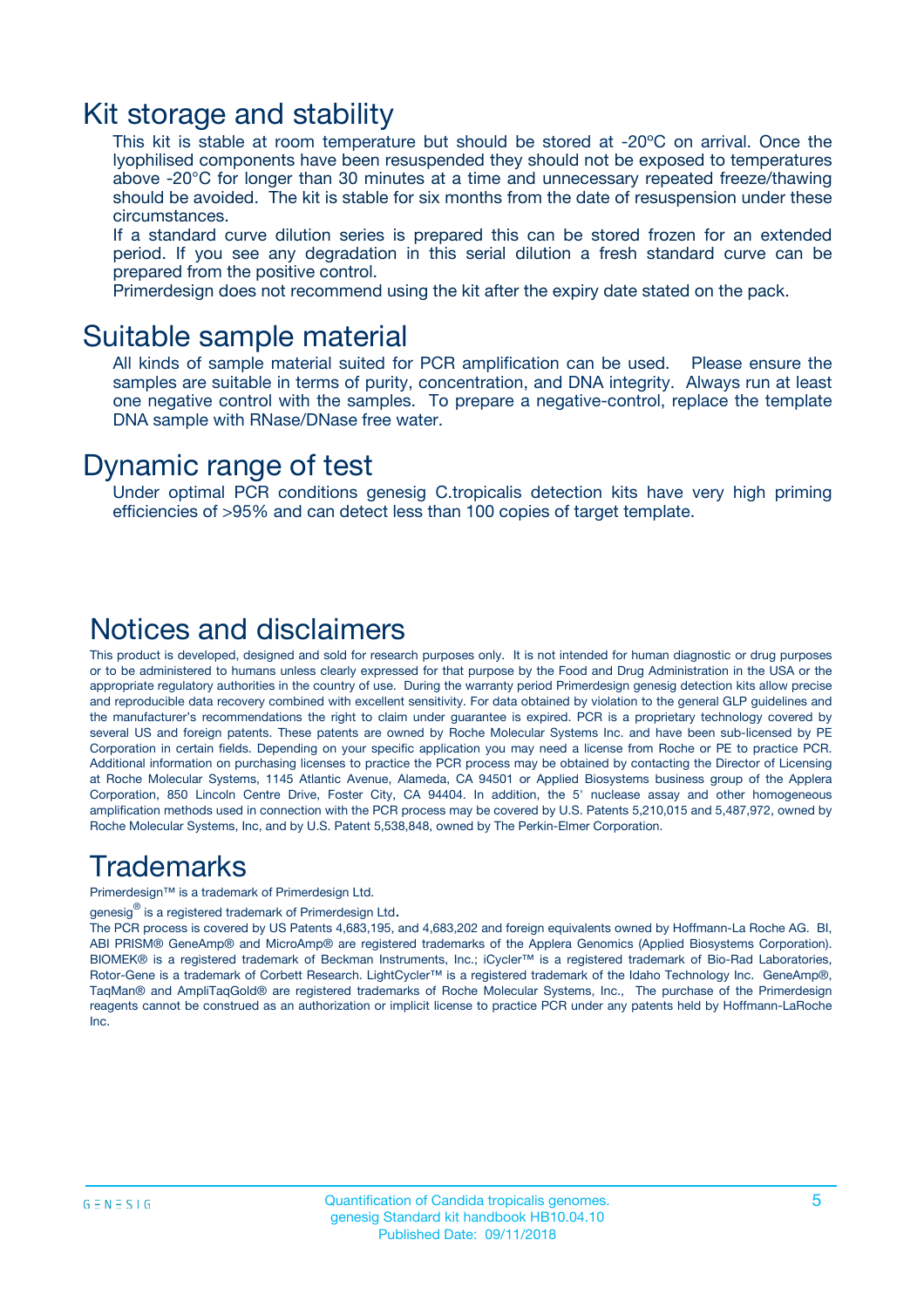### Principles of the test

#### **Real-time PCR**

A C.tropicalis specific primer and probe mix is provided and this can be detected through the FAM channel.

The primer and probe mix provided exploits the so-called TaqMan® principle. During PCR amplification, forward and reverse primers hybridize to the C.tropicalis DNA. A fluorogenic probe is included in the same reaction mixture which consists of a DNA probe labeled with a 5`-dye and a 3`-quencher. During PCR amplification, the probe is cleaved and the reporter dye and quencher are separated. The resulting increase in fluorescence can be detected on a range of qPCR platforms.

#### **Positive control**

For copy number determination and as a positive control for the PCR set up, the kit contains a positive control template. This can be used to generate a standard curve of C.tropicalis copy number / Cq value. Alternatively the positive control can be used at a single dilution where full quantitative analysis of the samples is not required. Each time the kit is used, at least one positive control reaction must be included in the run. A positive result indicates that the primers and probes for detecting the target C.tropicalis gene worked properly in that particular experimental scenario. If a negative result is obtained the test results are invalid and must be repeated. Care should be taken to ensure that the positive control does not contaminate any other kit component which would lead to false-positive results. This can be achieved by handling this component in a Post PCR environment. Care should also be taken to avoid cross-contamination of other samples when adding the positive control to the run. This can be avoided by sealing all other samples and negative controls before pipetting the positive control into the positive control well.

#### **Negative control**

To validate any positive findings a negative control reaction should be included every time the kit is used. For this reaction the RNase/DNase free water should be used instead of template. A negative result indicates that the reagents have not become contaminated while setting up the run.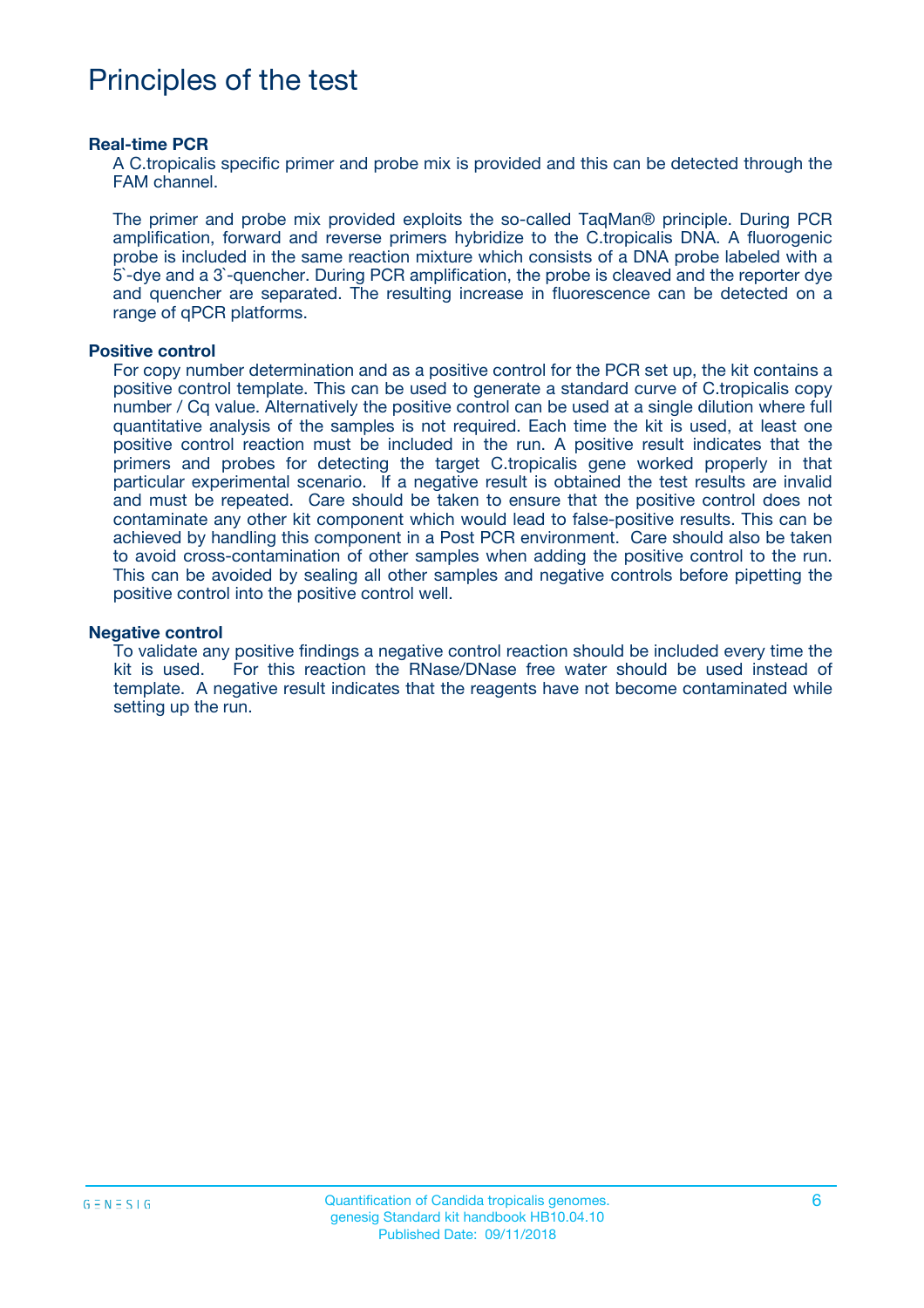### Resuspension protocol

To minimize the risk of contamination with foreign DNA, we recommend that all pipetting be performed in a PCR clean environment. Ideally this would be a designated PCR lab or PCR cabinet. Filter tips are recommended for all pipetting steps.

#### **1. Pulse-spin each tube in a centrifuge before opening.**

This will ensure lyophilised primer and probe mix is in the base of the tube and is not spilt upon opening the tube.

**2. Resuspend the kit components in the RNase/DNase free water supplied, according to the table below.**

To ensure complete resuspension, vortex each tube thoroughly.

| Component - resuspend in water        | <b>Nolume</b> |
|---------------------------------------|---------------|
| <b>Pre-PCR pack</b>                   |               |
| C.tropicalis primer/probe mix (BROWN) | 165 ul        |

#### **3. Resuspend the positive control template in the template preparation buffer supplied, according to the table below:**

To ensure complete resuspension, vortex the tube thoroughly.

| Component - resuspend in template preparation buffer |          |  |
|------------------------------------------------------|----------|--|
| <b>Post-PCR heat-sealed foil</b>                     |          |  |
| C.tropicalis Positive Control Template (RED) *       | . 500 µl |  |

\* This component contains high copy number template and is a VERY significant contamination risk. It must be opened and handled in a separate laboratory environment, away from the other components.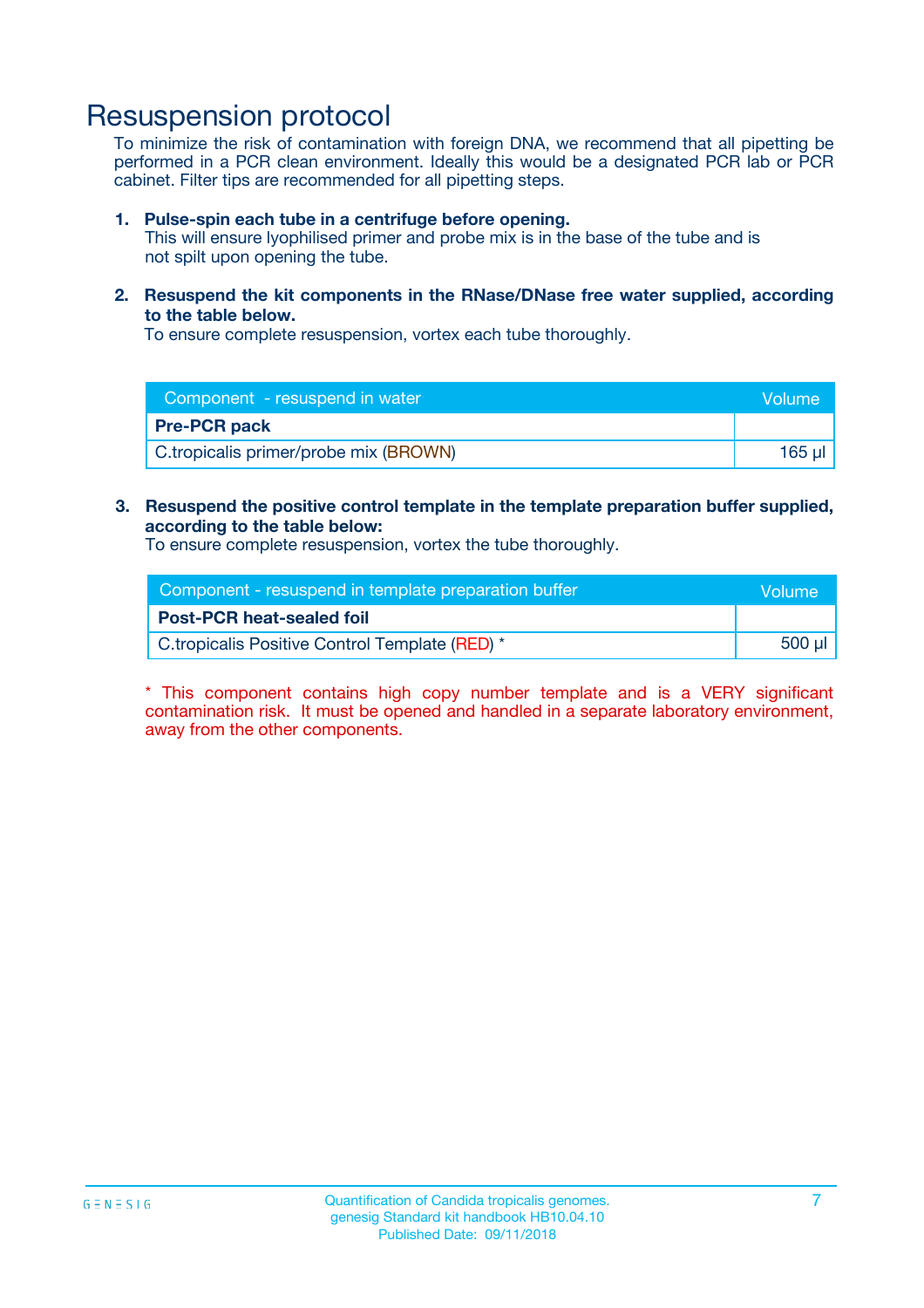# qPCR detection protocol

**1. For each DNA sample prepare a reaction mix according to the table below:** Include sufficient reactions for positive and negative controls.

| Component                                 | Volume   |
|-------------------------------------------|----------|
| oasig or PrecisionPLUS 2X qPCR Master Mix | 10 $\mu$ |
| C.tropicalis primer/probe mix (BROWN)     | 1 $\mu$  |
| <b>RNase/DNase free water (WHITE)</b>     | $4 \mu$  |
| <b>Final Volume</b>                       | $15$ µ   |

- **2. Pipette 15µl of this mix into each well according to your qPCR experimental plate set up.**
- **3. Prepare DNA templates for each of your samples.**
- **4. Pipette 5µl of DNA template into each well, according to your experimental plate set up.**

For negative control wells use 5µl of RNase/DNase free water. The final volume in each well is 20µl.

**5. If a standard curve is included for quantitative analysis, prepare a reaction mix according to the table below:**

| Component                                 | Volume  |
|-------------------------------------------|---------|
| oasig or PrecisionPLUS 2X qPCR Master Mix | 10 µl   |
| C.tropicalis primer/probe mix (BROWN)     | 1 µI    |
| <b>RNase/DNase free water (WHITE)</b>     | $4 \mu$ |
| <b>Final Volume</b>                       | 15 µl   |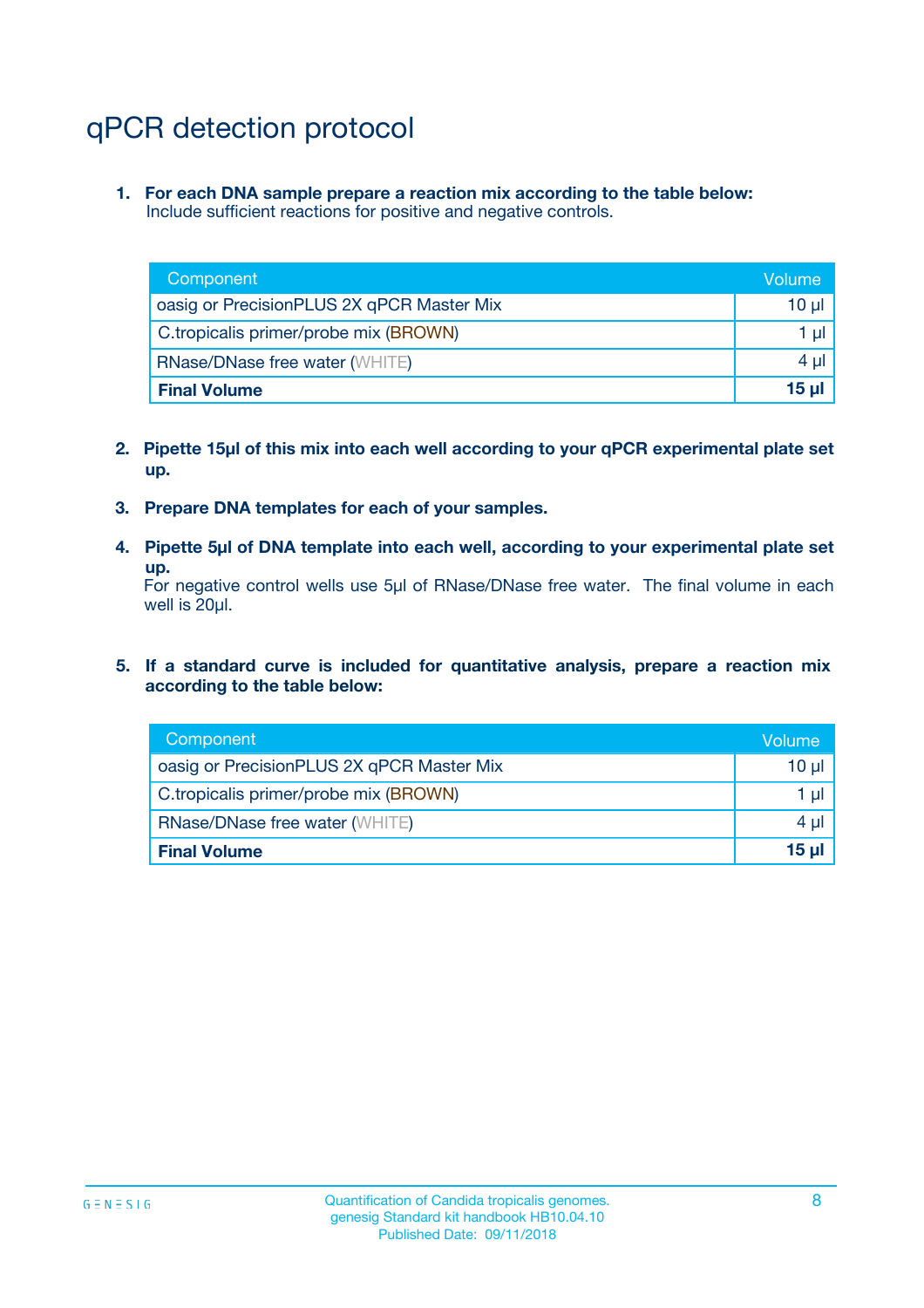### **6. Preparation of a standard curve dilution series.**

- 1) Pipette 90µl of template preparation buffer into 5 tubes and label 2-6
- 2) Pipette 10µl of Positive Control Template (RED) into tube 2
- 3) Vortex thoroughly
- 4) Change pipette tip and pipette 10µl from tube 2 into tube 3
- 5) Vortex thoroughly

Repeat steps 4 and 5 to complete the dilution series

| <b>Standard Curve</b>         | <b>Copy Number</b>     |
|-------------------------------|------------------------|
| Tube 1 Positive control (RED) | $2 \times 10^5$ per µl |
| Tube 2                        | $2 \times 10^4$ per µl |
| Tube 3                        | $2 \times 10^3$ per µl |
| Tube 4                        | $2 \times 10^2$ per µl |
| Tube 5                        | 20 per µl              |
| Tube 6                        | 2 per ul               |

7. Pipette 5µl of standard template into each well for the standard curve according to your experimental plate set up.

The final volume in each well is 20µl.

# qPCR amplification protocol

Amplification conditions using oasig or PrecisionPLUS2X qPCR Master Mix.

|             | <b>Step</b>       | <b>Time</b>     | Temp    |
|-------------|-------------------|-----------------|---------|
|             | Enzyme activation | 2 min           | 95 °C   |
| Cycling x50 | Denaturation      | 10 <sub>s</sub> | 95 $°C$ |
|             | DATA COLLECTION * | 60 s            | 60 °C   |

\* Fluorogenic data should be collected during this step through the FAM channel